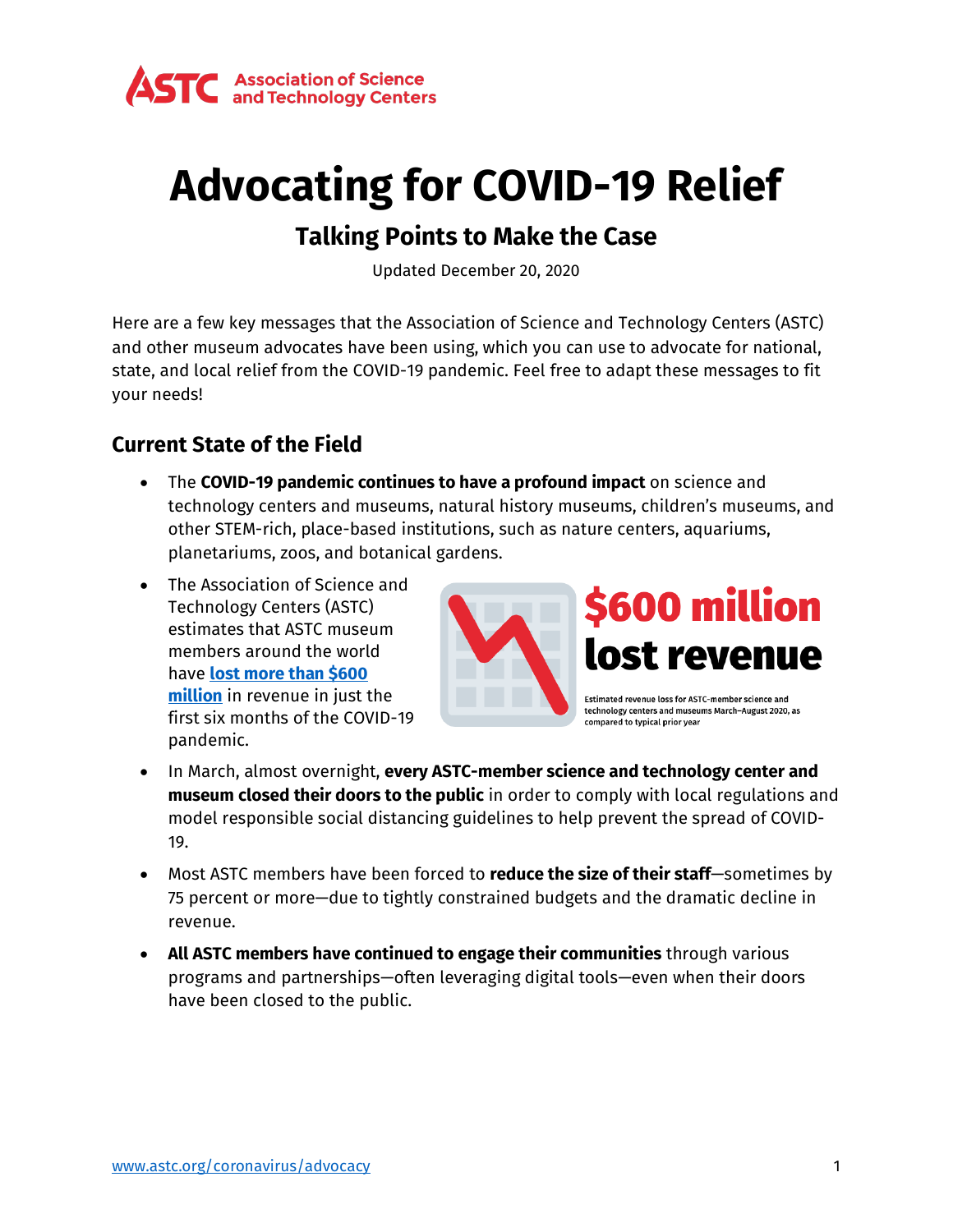

- Just over half nearly 400 U.S. institutions have at least partially reopened to the public, although recent surges in COVID-19 have prompted some of those to subsequently reclose. 100%
	- o For those institutions that have reopened, **[visitor attendance is](https://www.astc.org/astc-news-announcements/science-center-visits-down-almost-75-from-2019-but-slowly-increase-after-reopening/)  down [about 74](https://www.astc.org/astc-news-announcements/science-center-visits-down-almost-75-from-2019-but-slowly-increase-after-reopening/) percent**, compared with the same time period in 2019.



- o Further, they face **increased operating costs** in their efforts to follow public health guidance from the U.S. Centers for Disease Control (CDC) and local public health departments. Museums have taken on a whole set of new, required expenses to be able to welcome guests safely, such as enhanced cleaning and sanitation, improved airflow, securing new safety supplies, and alterations to the visitor experience.
- o Even institutions that remain closed still **maintain significant expenses** including core staff, maintaining their facilities (e.g., rent, utilities, insurance, security), care for living collections, digital engagement, and continuing service to their communities.
- Science and technology centers and museums depend on **earned revenue**—which includes admission revenue, education and program fees, memberships, and facilities rentals—to deliver their societal missions to advance public understanding of—and engagement with—science, technology, and our natural world.
	- o ASTC members earn approximately **half their annual revenue from earned income**. Those revenue streams essentially dropped to zero and remain there during this extended closure.
	- o Spring and summer—when pandemic closures were most widespread in the northern hemisphere—are the most active times for many ASTC members when they welcome the most guests and build up cash reserve to carry through slower periods of the year.



Data from ASTC's 2018 science center statistics for U.S. member institutions.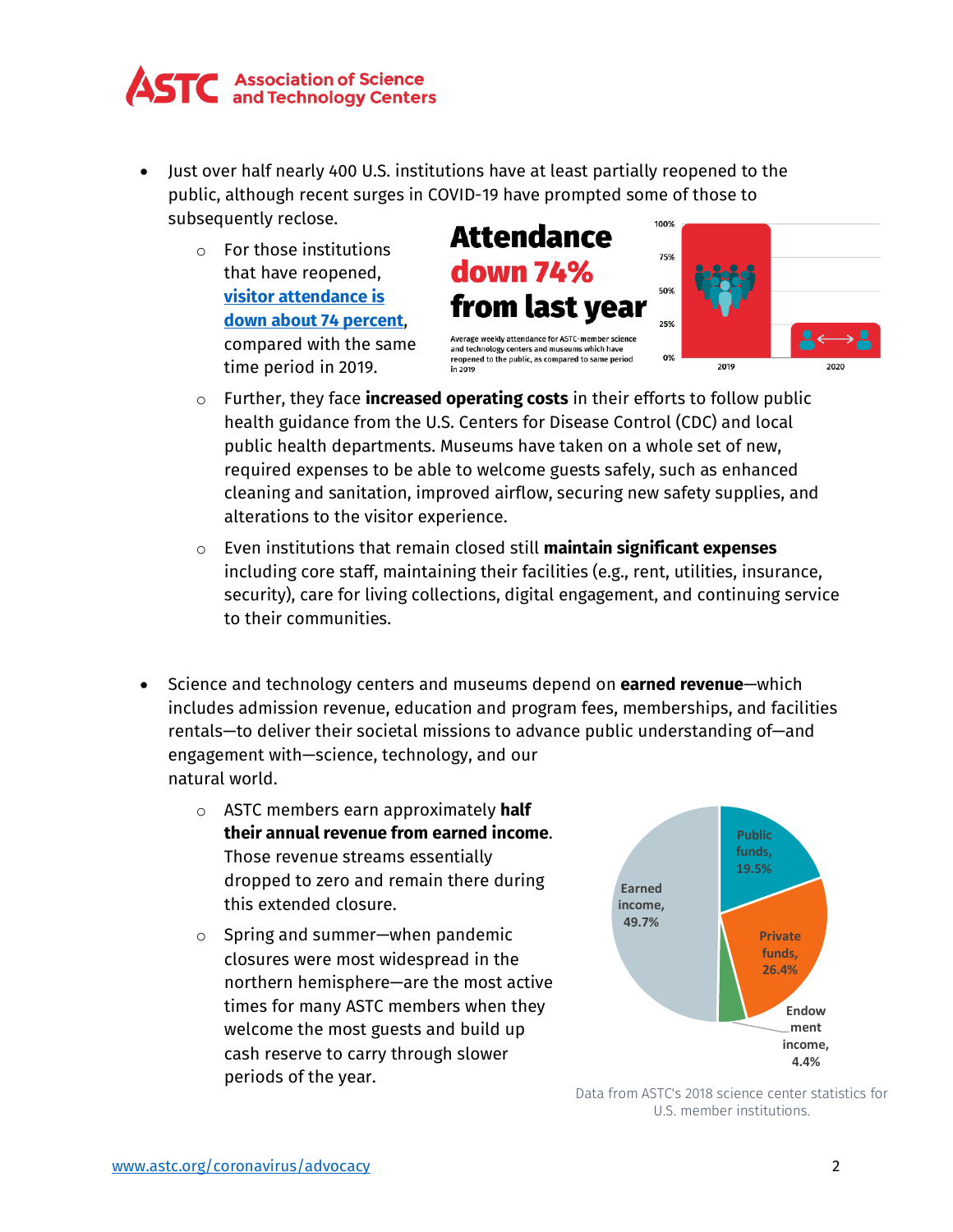

- Although many science and technology centers and museums received lifeline support from Federal programs like the Paycheck Protection Program (PPP), that support generally only included eight weeks of payroll, rent, and utilities—for a pandemic that has already extended for more than nine months.
	- o In addition, many ASTC members have not been eligible for PPP loans, including institutions affiliated with universities and governments and those that have more than 500 employees.
- The hands-on nature of many science museums poses a particular challenge in restoring public confidence, regardless of the science-based protocols our community is implementing to ensure their facilities are safe for visitors once again. [One analysis s](https://www.colleendilen.com/2020/04/22/data-update-which-cultural-entities-will-people-return-to-after-reopening-april-22-2020/)uggests that science centers will take the longest to fully recover to normal levels as compared with fellow museums, zoos, aquariums, and public gardens. The ramifications of the pandemic will affect science centers for years to come.
- Without substantial public or private-sector support, there are concerns that <u>one-</u> [third of museums](https://www.aam-us.org/2020/11/17/national-snapshot-of-covid-19/) may be forced to close permanently. We have already begun to see announcements of closures and fear that many more will follow in the coming months unless there is significant and rapid support from government, philanthropy, and others.

## **Continued Commitment to Communities**

- Even with greatly diminished financial resources and smaller staffs, science and technology centers and museums have continued to serve their missions and their communities.
- For example, ASTC-member institutions are engaging their [communities](https://www.astc.org/coronavirus/educationalresources/) in STEM [learning](https://www.astc.org/coronavirus/educationalresources/) with a range of virtual programs, science-at-home kits, and socially-distant activities. They have supported local schools in developing curricula and producing virtual learning.
- They have also offered their physical facilities, their computing resources, and their equipment to serve local needs—from hosting schools and state legislatures, [using](https://www.astc.org/resources-and-learning/how-museums-are-helping-keep-essential-workers-safe/)  [their 3D printers](https://www.astc.org/resources-and-learning/how-museums-are-helping-keep-essential-workers-safe/) to make needed supplies, donating personal protective equipment and to contributing computing resources to the [fight against COVID-19](https://www.frostscience.org/frost-science-boinc/) to [keeping](https://www.astc.org/resources-and-learning/how-museums-are-helping-keep-essential-workers-safe/) [essential](https://www.astc.org/resources-and-learning/how-museums-are-helping-keep-essential-workers-safe/) workers safe.
- They have supported communities by [hosting](https://twitter.com/FieldMuseum/status/1260314744000598016) blood drives and food distribution centers, [serving as voting locations,](https://www.frostscience.org/earlyvoting/) providing healthy food to their [community,](https://www.astc.org/astc-dimensions/combating-food-insecurity-astc-members-share-fresh-food-with-communities/) and offering [free childcare to](https://www.astc.org/science-and-technology-center-and-museum-stories/science-centers-step-up-to-provide-childcare-for-essential-workers/) the families of essential workers.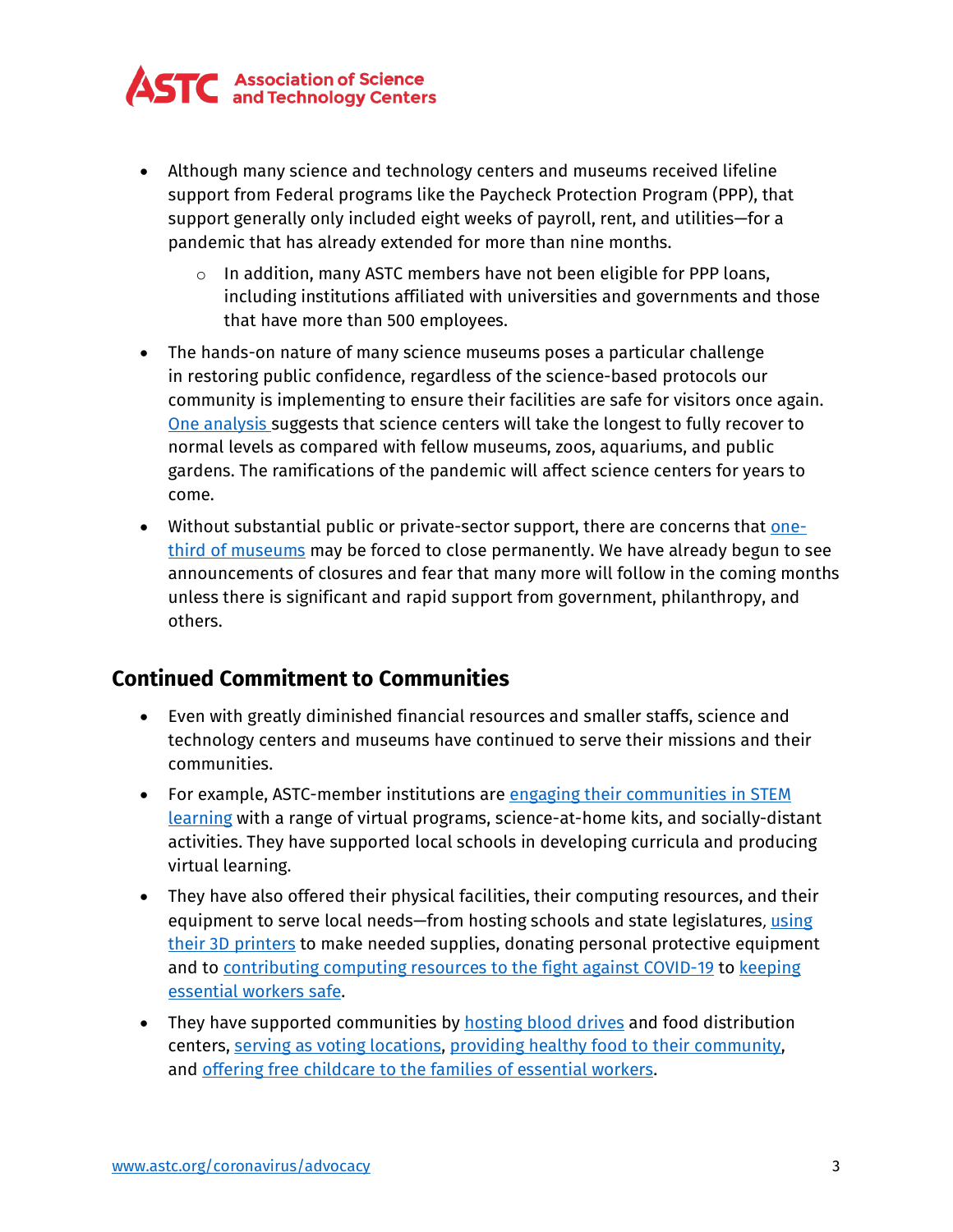

#### **Museums Are Community Anchors**

- The extended closures and significant loss of revenue are having cascading impacts beyond the science centers and museums themselves, affecting their local communities as well. **ASTC-member institutions typically welcome approximately 110 million visitors each year, including more than 75 million annual visitors in the United States**. These numbers include both individual visits by students, families, and individuals—as well as school field trips, camps, teacher professional development, and off-site events and programs such as school outreach and community festivals. The pandemic caused nearly all of these events to be halted, prompting a significant loss of in-person science, technology, engineering, math and other (STEM) learning and engagement for people of all ages in communities around the world.
- **Science and technology centers and museums are the [most trusted source](https://www.journalism.org/2017/09/20/science-news-and-information-today/) for news about science** and [play a critical role](https://www.tandfonline.com/doi/full/10.1080/21548455.2020.1719291) in educating the public about science and are well-positioned to support schools, districts, and parents in weathering the current crisis in education.
- Science and technology centers and museums help build **community science literacy,** which is critical in societal crises that require evidence-based decisions, such as this pandemic.
- As **institutions deeply rooted in their communities**, science and technology centers and museums share a common vision of all people participating in science and benefitting equitably from scientific contributions to society. In the wake of recent uprisings for racial justice, these institutions strive to center equity and inclusion in their work and lead community efforts that actively combat racism, bigotry, and discrimination.
- As community anchors, science centers and museums can develop **innovative responses to community needs** through enduring relationships with a range of partners, including school districts, youth-serving nonprofits, community-based organizations, public libraries, local businesses, and more.

## **Museums' Impact on the Economy and Workforce**

• **Science centers add significant value to their local economy**, employing tens of thousands of staff and engaging a range of local business in providing services and support. In normal years, approximately half of every operating dollar comes from "earned income," including ticket sales, program fees, and facility rentals—all sources which essentially disappeared during pandemic closures. The loss of revenue has led many science centers to make sometimes deep cuts in operating budgets, including the tough decisions to furlough or permanently eliminate staff positions.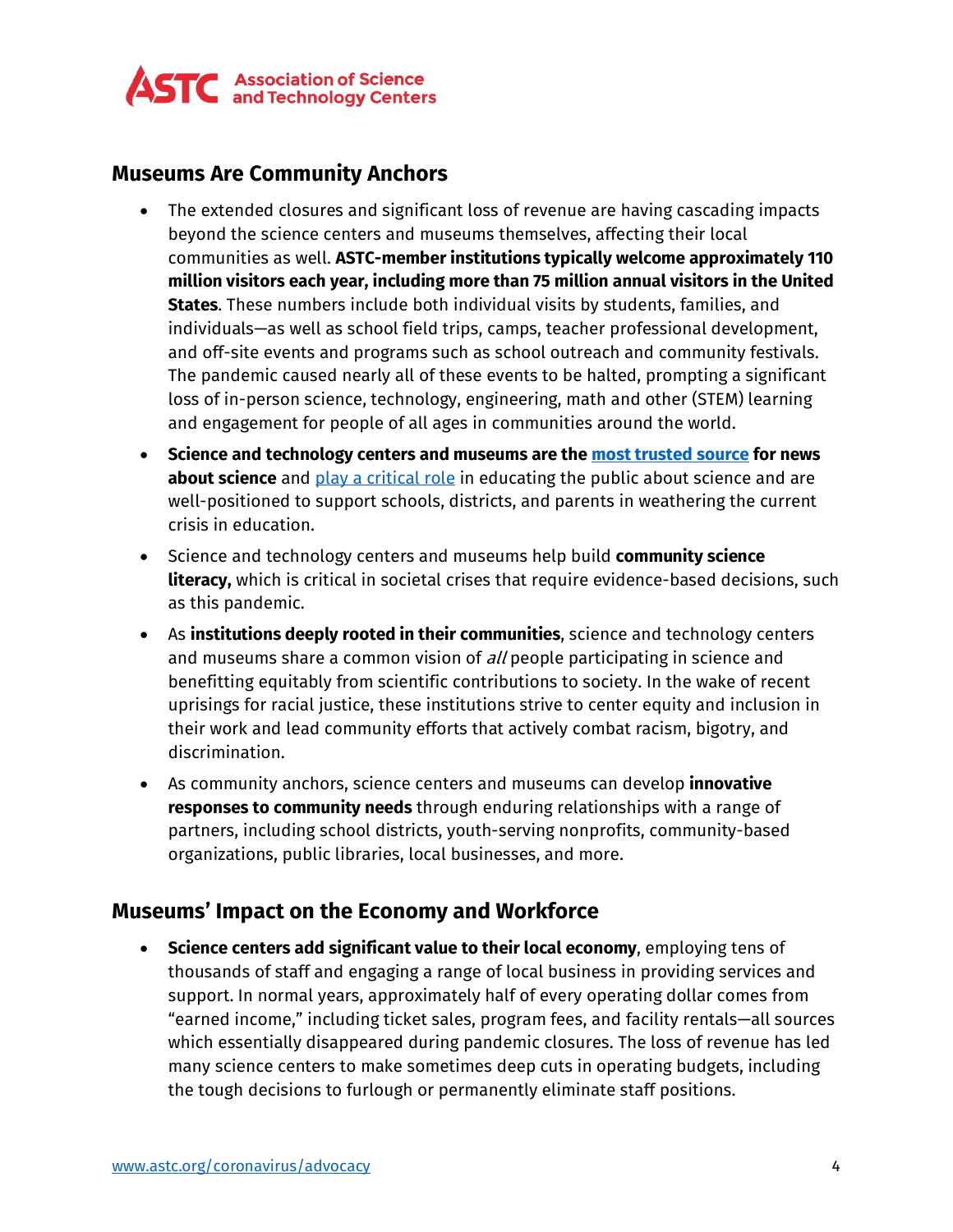

- Museums are [economic engines—](https://www.aam-us.org/2018/01/19/museums-as-economic-engines/)they **contribute [\\$50 billion a year to the U.S.](https://www.aam-us.org/2018/01/19/museums-as-economic-engines/)  [economy](https://www.aam-us.org/2018/01/19/museums-as-economic-engines/)** and generate \$12 billion in tax revenue to local, state, and Federal governments.
- They are also vital local sources of employment, supporting **[726,000 jobs annually](https://www.aam-us.org/2018/01/19/museums-as-economic-engines/)**. Any relief that directly supports workers can offset personnel costs, which make up a significant proportion of the average museum's operating budget.

#### **What Science and Technology Centers and Museums Need**

- Science and technology centers and museums must be included in any economic relief or stimulus package to ensure that community-based organizations like ours remain vibrant and able to resume their mission to engage, inspire, and increase public understanding of scientific issues and grow the number of students who are excited about pursuing STEM careers.
	- o Nonprofit organizations including science and technology centers and museums should continue to be included in any relief and recovery programs available to business.
- Both the recovery of our nation from this emergency—and longer-term efforts to advance public health and scientific research to prevent and minimize the impact of future similar events—depend upon our nation's ability to provide quality lifelong STEM education and learning for all Americans.
- Specific Federal policy requests include:
	- o Extend and expand the PPP by enabling a second round of funding for all nonprofits, including nonprofit organizations with more than 500 employees.
		- Provide a mechanism for museums affiliated with universities or governments to be eligible for forgivable loans such as the PPP.
	- $\circ$  Expand the Federal Reserve Main Street Lending Program by enabling the forgiveness of loans made under the program for mid-size and large nonprofits, similar to the provisions of the PPP.
	- $\circ$  Provide emergency supplemental funding for museums through the end of the pandemic. The museum community has identified a need for \$6 billion to provide general operating support, assist museums in developing and sharing distance learning content, and pandemic recovery planning and implementation, including improvements to protect employees and visitors and reduce the spread of COVID-19.
	- $\circ$  Strengthen charitable giving incentives by expanding the above-the-line or universal charitable deduction to at least one-third of the standard deduction and extend the giving incentives in the CARES Act through 2021 and beyond.